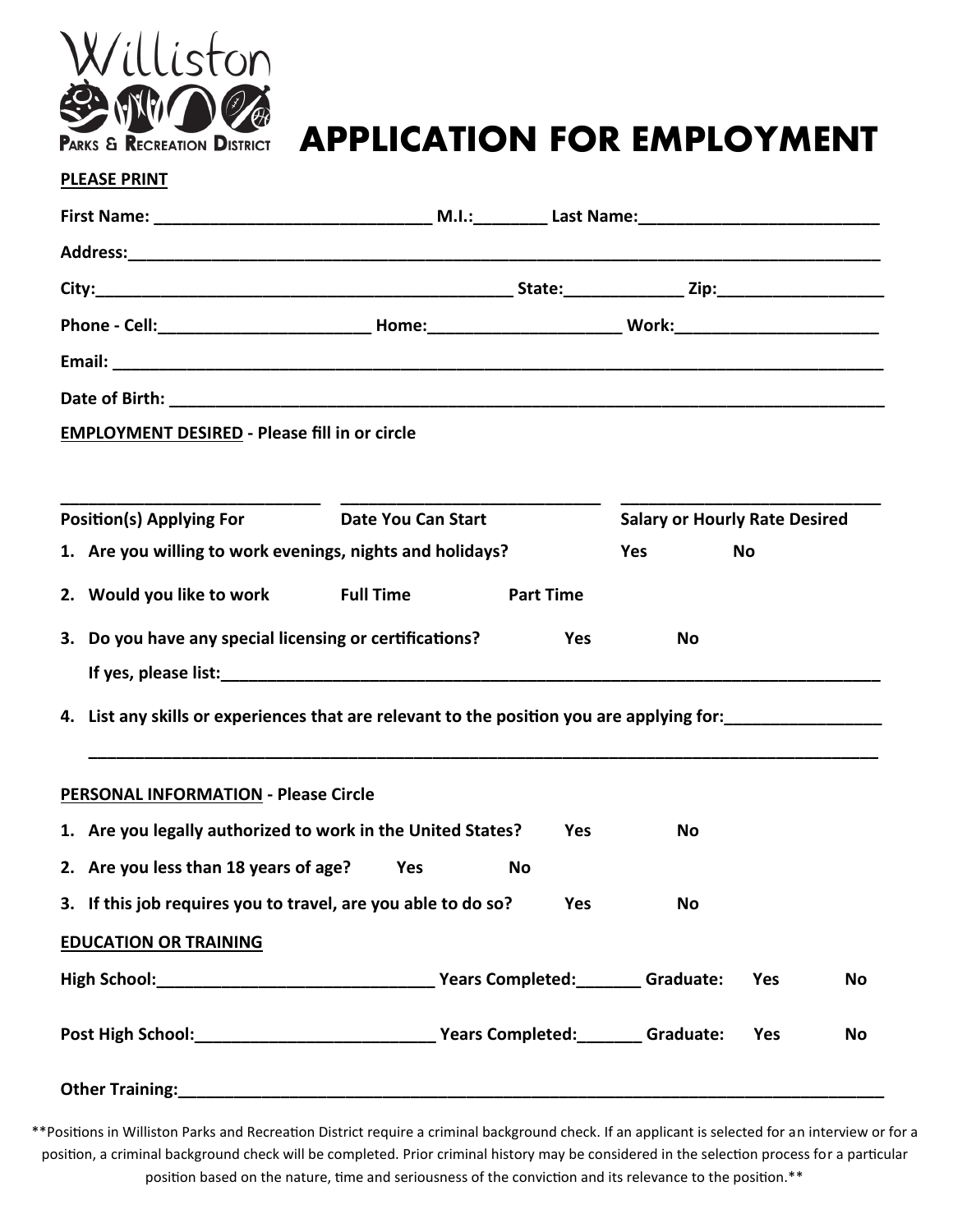# **EMPLOYMENT HISTORY**

| <b>Employer</b>                                            | <b>Address</b> |    |                         | <b>Phone Number</b>                                                                                         |
|------------------------------------------------------------|----------------|----|-------------------------|-------------------------------------------------------------------------------------------------------------|
| <b>Job Title</b>                                           |                |    | Supervisor              |                                                                                                             |
| <b>Work Duties</b>                                         |                |    |                         |                                                                                                             |
| <b>Reason for Leaving</b>                                  |                |    | <b>Employment Dates</b> |                                                                                                             |
| May we contact this employer?                              | Yes            | No |                         |                                                                                                             |
| <b>Employer</b>                                            | <b>Address</b> |    |                         | <b>Phone Number</b>                                                                                         |
| <b>Job Title</b>                                           |                |    | Supervisor              |                                                                                                             |
| <b>Work Duties</b>                                         |                |    |                         |                                                                                                             |
| <b>Reason for Leaving</b><br>May we contact this employer? | Yes            | No | <b>Employment Dates</b> |                                                                                                             |
| <b>Employer</b>                                            | <b>Address</b> |    |                         | <b>Phone Number</b>                                                                                         |
| <b>Job Title</b>                                           |                |    | Supervisor              |                                                                                                             |
| <b>Work Duties</b>                                         |                |    |                         |                                                                                                             |
| <b>Reason for Leaving</b>                                  |                |    | <b>Employment Dates</b> |                                                                                                             |
| May we contact this employer?                              | Yes            | No |                         |                                                                                                             |
|                                                            |                |    |                         | REFERENCES - Give the names of three persons not related to you, whom you have known for at least one year. |
| <b>Name</b>                                                | <b>Address</b> |    | Phone                   | <b>Years Aquainted</b>                                                                                      |
| 1.                                                         |                |    |                         |                                                                                                             |
| 2.                                                         |                |    |                         |                                                                                                             |
|                                                            |                |    |                         |                                                                                                             |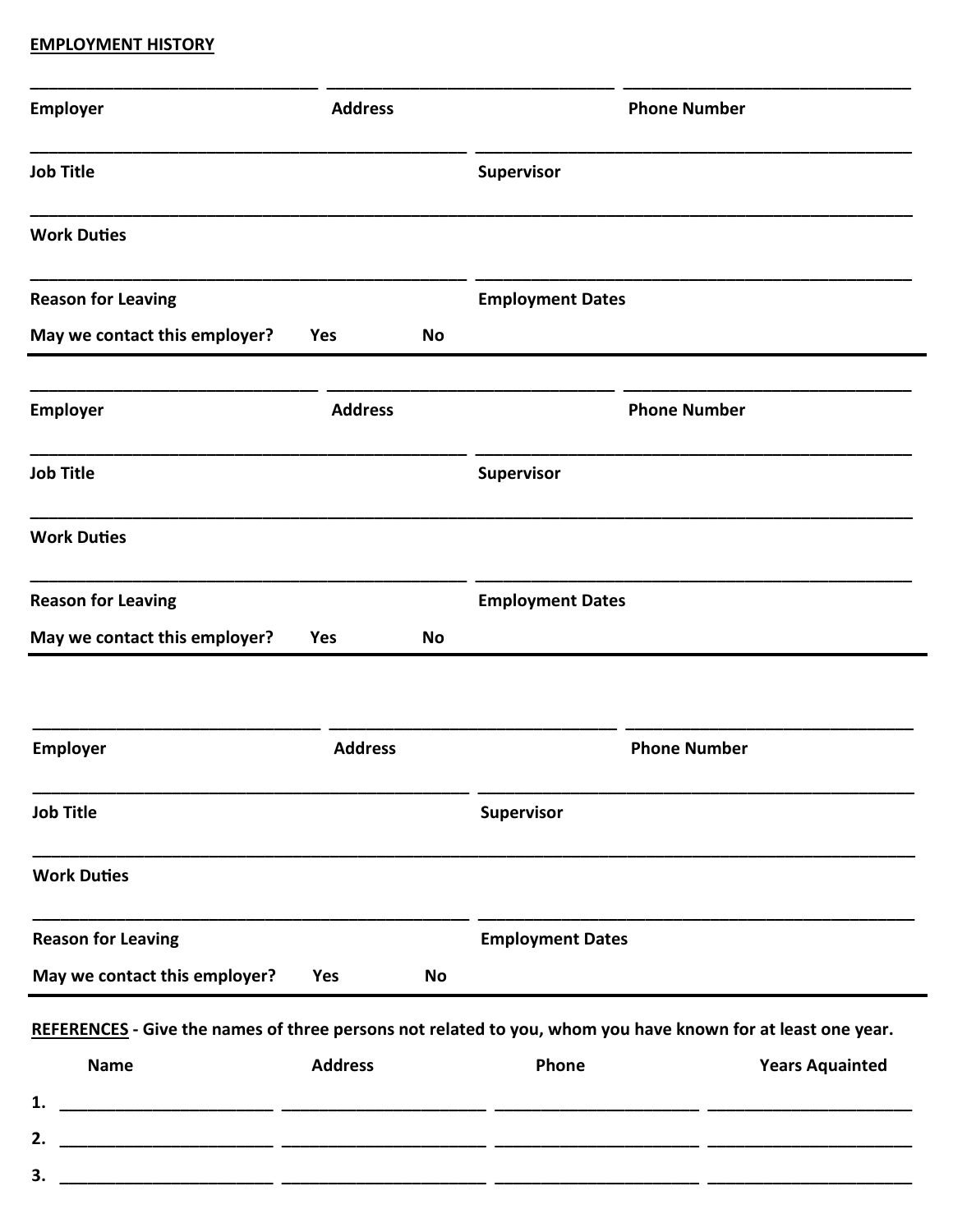

## **PLEASE PRINT CLEARLY**

| <b>For Office Use Only.</b>           |         |  |                                                                                                                                                                                                                                    |  |  |
|---------------------------------------|---------|--|------------------------------------------------------------------------------------------------------------------------------------------------------------------------------------------------------------------------------------|--|--|
| <b>Date Submitted:</b>                |         |  | <b>Department:</b> the contract of the contract of the contract of the contract of the contract of the contract of the contract of the contract of the contract of the contract of the contract of the contract of the contract of |  |  |
| <b>Date Received: Example 2018</b>    |         |  | <b>Supervisor:</b> Supervisor:                                                                                                                                                                                                     |  |  |
| Please circle one of the following: 1 | $2 \t3$ |  | Position:                                                                                                                                                                                                                          |  |  |
| BA AILABALINIB ALIPAILBELEA AF FABRA  |         |  |                                                                                                                                                                                                                                    |  |  |

#### **BACKGROUND CHECK RELEASE FORM**

In connection with my application for employment with you, I understand that investigative background inquiries are to be made on myself. These reports will include information as to my character, work habits, performance and experience along with reasons for termination of past employment from previous employers. Further, I understand that you will be requesting information from various federal, state and other agencies which maintain records concerning my past activities relating to my driving record, credit information, criminal history, civil history and other experiences, as well as claims involving me in the files of insurance companies and worker's compensation claims.

| Must provide addresses for place of residence for a minimum of previous 10 years. |  | (use additional sheet if necessary) |  |  |  |
|-----------------------------------------------------------------------------------|--|-------------------------------------|--|--|--|
|                                                                                   |  |                                     |  |  |  |
|                                                                                   |  |                                     |  |  |  |
| Number of years lived at this address:                                            |  |                                     |  |  |  |

"I authorize, without any reservation, any party or agency contacted by the Employer, or this employer's representative, to furnish the aforementioned information. With regard to the following disclosures, I hereby agree to release any person, company, governmental agency or other entity from any and all causes of action that otherwise might arise from supplying the Employer with information it may request pursuant to this Employment Background Check Information Release. I understand that any false answers or statements, or misrepresentations by omission, made by me on my employment application, this release or any related document, will be sufficient for rejection of my application or for my immediate discharge should such falsifications or misrepresentations be discovered after I am employed." **If desired, please explain any criminal records that will be found during our background check:**

The expiration of this authorization shall be one year from the date of my signature:

#### **Signature of Applicant:** Date: